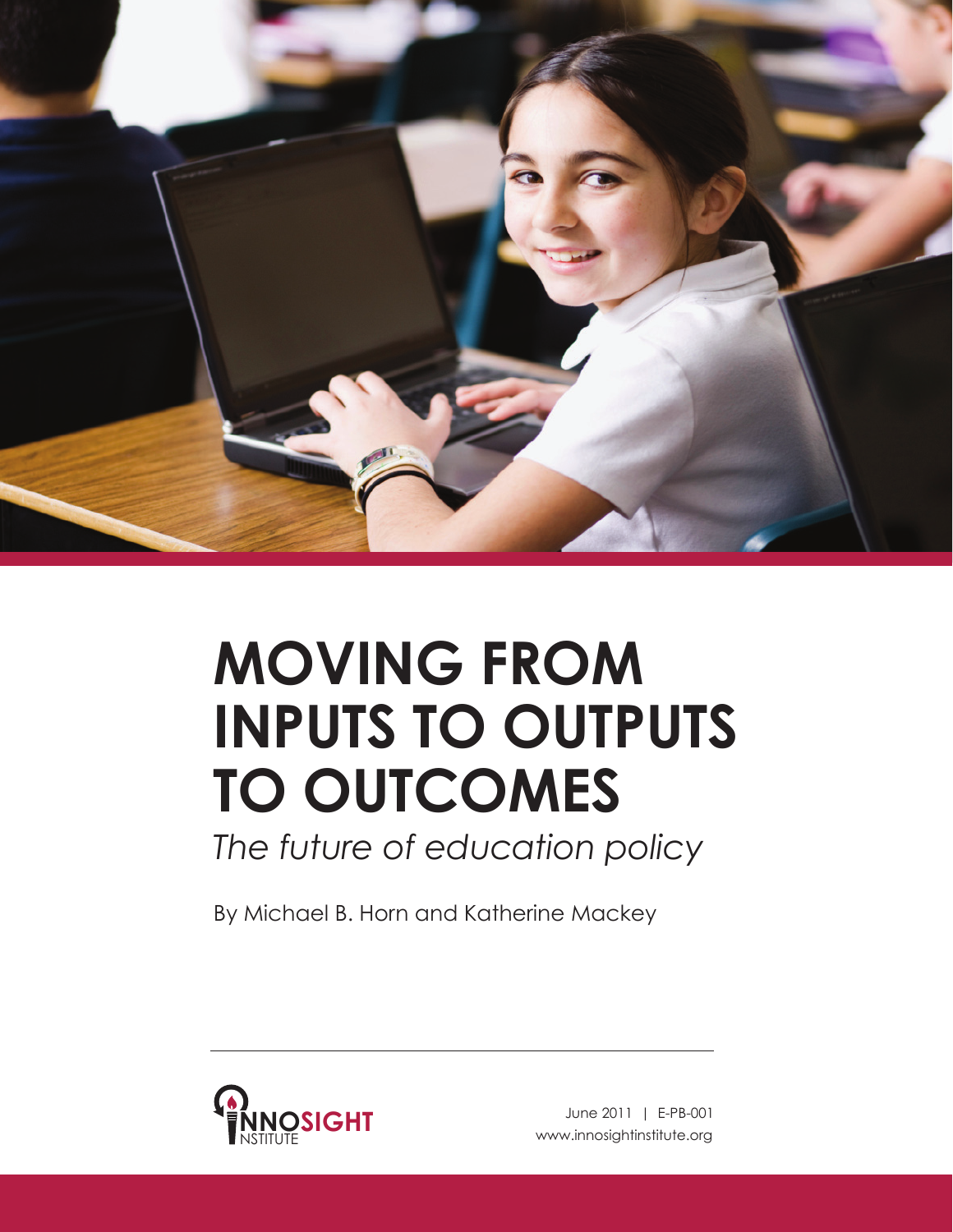# **Executive Summary**

**The fast-g**<br>
T<sub>5</sub> perce<br>
the pote he fast-growing field of online learning, in which over 4 million K–12 students<sup>1</sup> and over 75 percent of school districts nationwide<sup>2</sup> are utilizing some form of online learning, has the potential to transform the nation's education system into a student-centric one that allows each child to reach her human potential. But currently the vast majority of policy does not reward operators for moving toward this potential.

Instead, as Innosight Institute's case studies over the past two years reveal, the majority of policy is still focused on rewarding the systems, providers, and operators that best meet certain *input* measures, most of which are inappropriate for judging this emerging disruptive innovation of online learning. Focusing on inputs has the effect of locking a system into a set way of doing things and inhibiting innovation; focusing on *outcomes,* on the other hand, encourages continuous improvement against a set of overall goals and, in this case, can unlock a path toward the creation of a high-quality student-centric education system. To this point it appears that policies that create *access* to online learning—as evidenced in the rapid growth of the movement—are outpacing policies that reward *quality* for each student.

Although the opportunity to use online learning to transition to a student-centric education system remains bright, policymakers must take action to realize the promise. Below are a few policy recommendations that stem from the particular case studies we have chronicled over the past two years:

- Pay online providers not just for serving children, but also for student performance.
- Reward not just for output-based performance—as in, when a student completes a course—but for real learning outcomes independently verified.
- Reward operators for individual student growth that takes into account formative and summative assessments.
- Allow students to demonstrate competency through assessments, portfolios, or other means *anytime* they complete a course, not just at limited fixed times throughout the year.
- Eliminate input-based rules, such as student-to-teacher-ratios, seat-time, and teachercertification requirements.
- Give school operators control over their budgets and allow them to have significantly more freedom in how they allocate dollars.
- Ensure the proper infrastructure—Internet access and Internet-access devices—is in place.

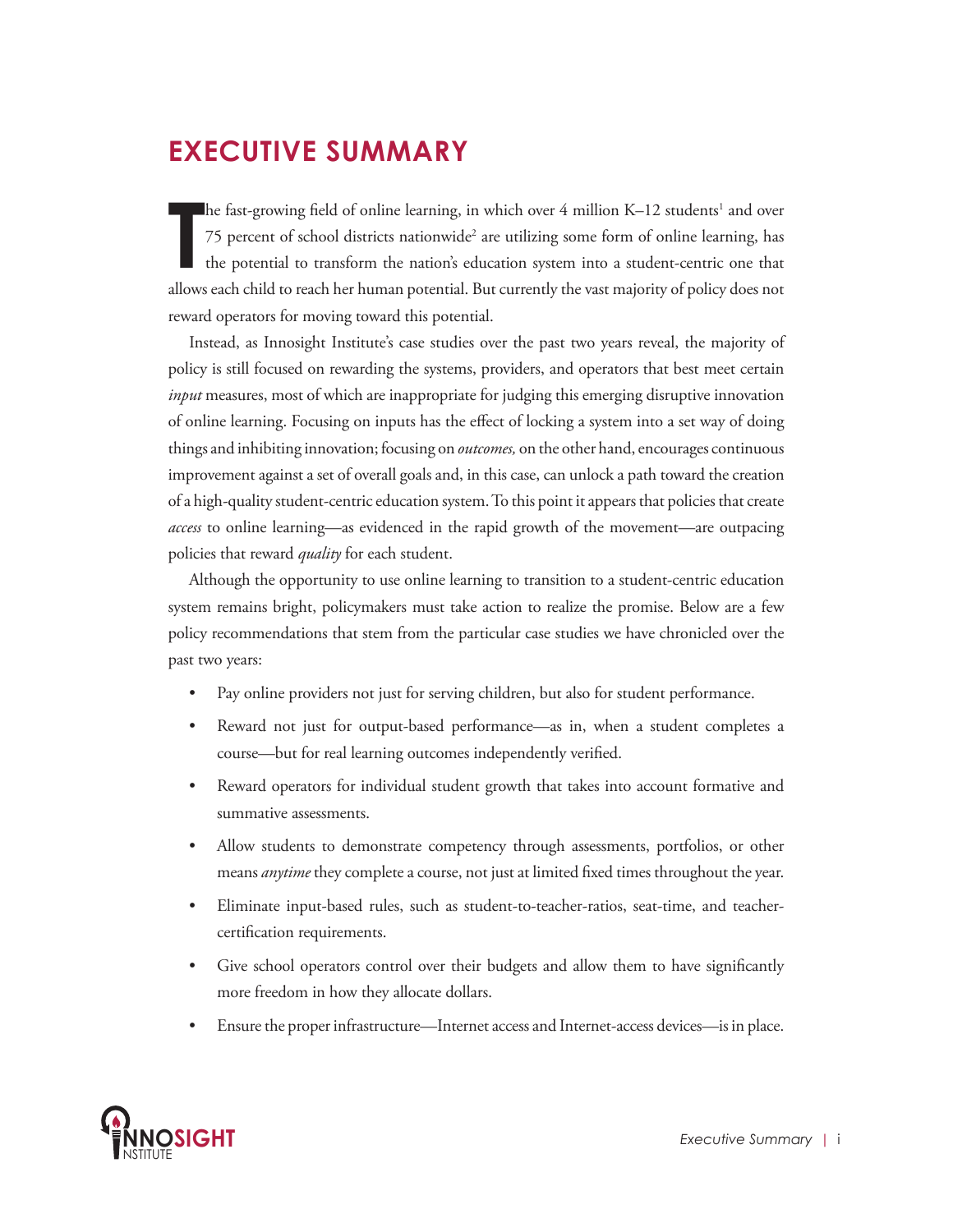# **M0ving from inputs to outputs to outcomes**

*Over the previous two years, Innosight Institute has published a series of case studies about the fastgrowing field of online learning in K–12 education. One aim of this effort was to identify policies that had either positive or negative ramifications for students. This policy brief, sponsored by the Joyce Foundation, summarizes some of that thinking and research and builds upon Digital Learning Now's 10 elements of high-quality digital learning,3 to which Innosight Institute contributed. Although this policy brief discusses a few of the policy issues on which the case studies have shed some light, it is not a comprehensive list of policy recommendations for online learning.*

### **The quality question**

A primary concern for education stakeholders about online learning is *quality.* Policymakers are understandably reticent to permit any set of resources—be it content or teachers—to reach students without some assurance that it will be of "high quality."

The solution to the quality conundrum has, historically speaking, generally been twofold. First, the textbook-adoption process, in which curriculum experts review textbooks at the district—and increasingly at the state—level, has created a hurdle over which the majority of content must pass before it can enter a classroom. Second, policies have mandated that teachers obtain a certain level of credential before they are eligible to teach in a public school classroom and policies in most school districts have encouraged teachers to pursue higher credentials, often in the form of advanced degrees, in exchange for increased pay.

Both of these forms of quality control focus on *inputs* rather than *outcomes,* however.\* Focusing on inputs has the effect of locking a system into a set way of doing things and inhibiting innovation; focusing on outcomes, on the other hand, encourages continuous improvement against a set of overall goals and can unlock a path toward the creation of a student-centric education system. As Clayton M. Christensen, Michael B. Horn, and Curtis W. Johnson noted in *Disrupting Class*, 4 the textbook-adoption process in particular has helped to create a system

<sup>\*</sup> In this paper, we intentionally distinguish between *outputs* and *outcomes*. Outputs are the end result of a process, whereas an outcome is a level of performance or achievement. Measuring outputs—such as course completions—is a step beyond measuring inputs, but it does not rise to the level of measuring outcomes, which is the most desirable state of policy as it describes the changes resulting from outputs along dimensions such as, ideally, student gains in competency. As a result, the reader may think of the desirability of policy as a continuum from inputs to outputs to outcomes.

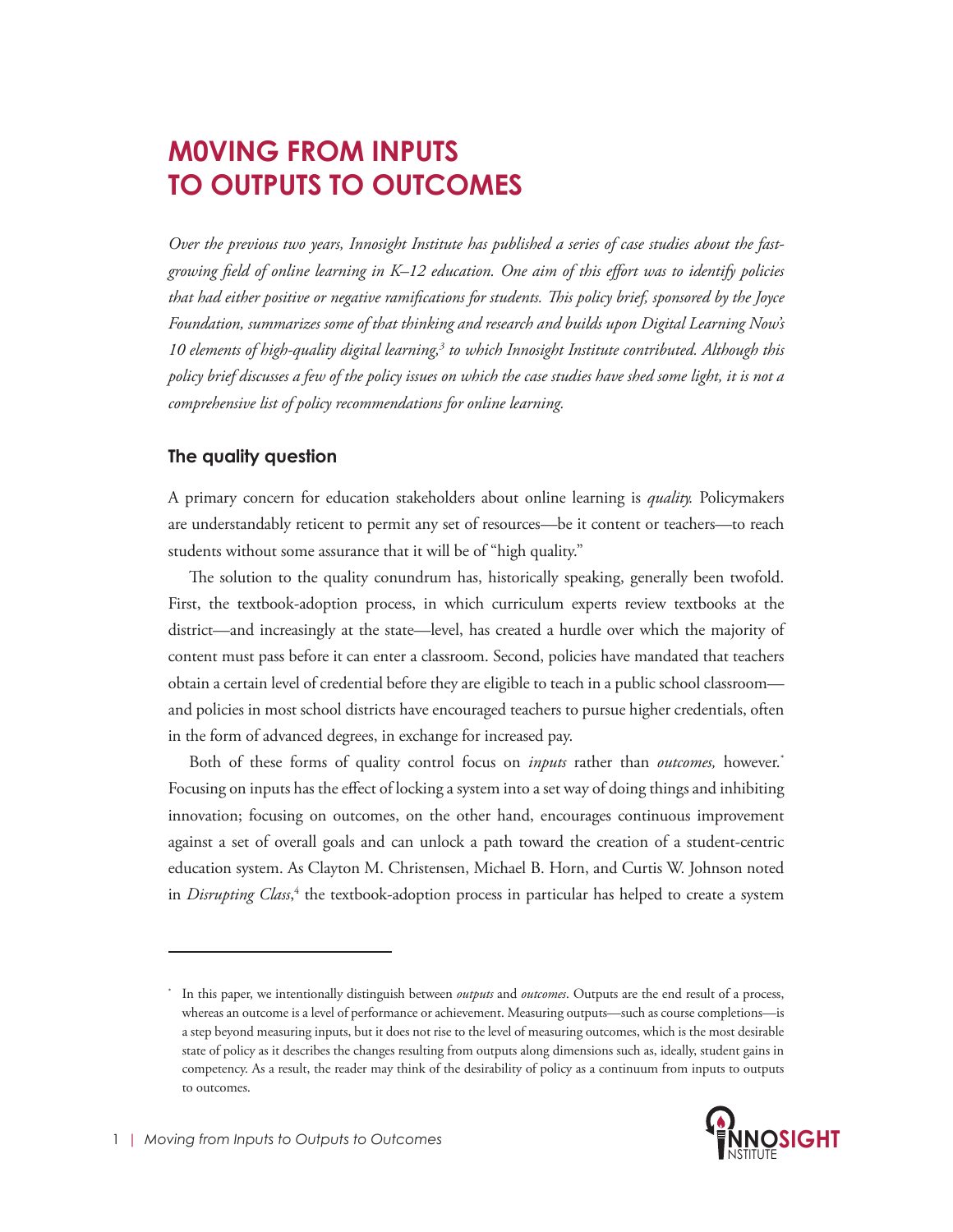#### **Innosight Institute's case studies**

- Leland Anderson and Michael B. Horn, "Alpine Online School: A Utah school district's move into K-8 online education," Innosight Institute, August 2009, http://www.innosightinstitute.org/ innosight/wp-content/uploads/2009/08/Alpine-Online.pdf.
- Katherine Mackey and Michael B. Horn, "Florida Virtual School: Building the first statewide, Internet-based public high school," Innosight Institute, October 2009, http://www. innosightinstitute.org/innosight/wp-content/uploads/2010/02/FLVS.pdf.
- James Sloan and Katherine Mackey, "VOISE Academy: Pioneering a blended-learning model in a Chicago public high school," Innosight Institute, December 2009, http://www.innosightinstitute. org/innosight/wp-content/uploads/2010/02/VOISE.pdf.
- Katherine Mackey, "Wichita Public Schools' Learning Centers: Creating a new educational model to serve dropouts and at-risk students," Innosight Institute, March 2010, http://www. innosightinstitute.org/innosight/wp-content/uploads/2010/03/Wichita.pdf.
- Kerry Herman and Heather Staker, "The North Carolina Connectivity Initiative: A public-private approach to improving school data networks," December 2010, http://www.innosightinstitute. org/innosight/wp-content/uploads/2010/12/North-Carolina-Schools-Connectivity-Initiative.pdf.
- Katherine Mackey, "Implementing Apex Learning: A comparison of online-learning programs in three school disticts," Innosight Institute, January 2011, http://www.innosightinstitute.org/ innosight/wp-content/uploads/2011/01/Implementing-Apex-Learning.pdf.
- Heather Staker and Andrew Trotter, "Providing ACCESS to Alabama: Connecting rural classrooms through distance and online learning," Innosight Institute, February 2011, http://www.innosight institute.org/innosight/wp-content/uploads/2011/02/Providing-ACCESS-to-Alabama.pdf.

that encourages the adoption of one-size-fits-all materials. This system flies in the face of students' needs for customized learning opportunities and prevents the creation of a student-centric learning system, however.

In the seven case studies that Innosight Institute has published to this point, the profiled actors involved in the creation or management of the various online-learning programs\* took a variety of approaches to monitoring the quality of their programs.

One system chronicled in the case studies that appears to have some promising elements for creating high-quality overall schools is New Schools for Chicago, formerly know as Renaissance 2010. New Schools have more freedom in both curriculum and structure than traditional Chicago Public Schools (CPS).<sup>5</sup> In return for this increased autonomy, CPS holds New Schools to higher levels of accountability. For example, CPS requires every New School to reach pre-established



Online learning, in this case, refers to any instance of a student learning online, be it in a distancelearning or blended-learning program.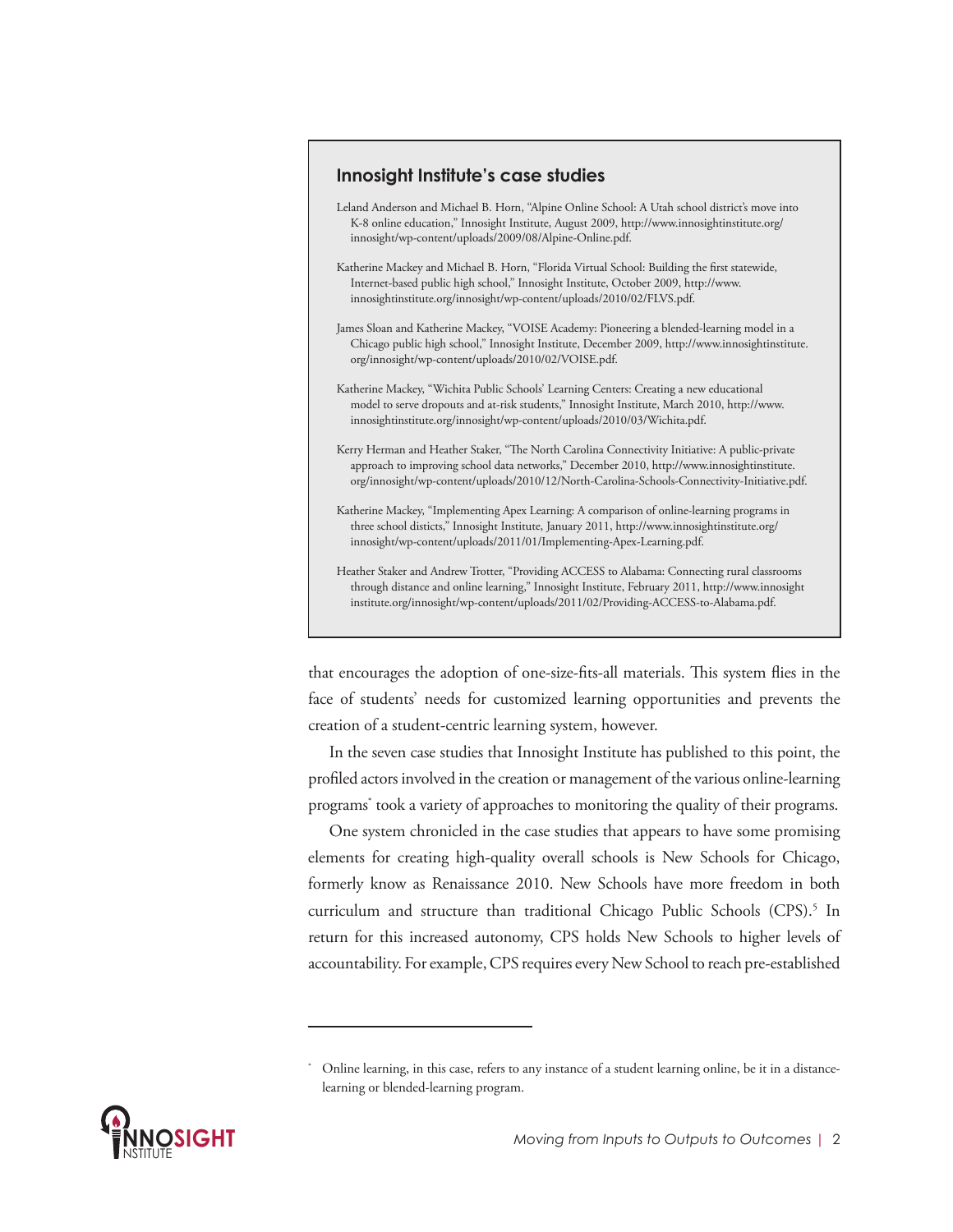benchmarks of student achievement every five years in order for that school's charter to be renewed for another five-year term. In other words, if the school does not meet the performance benchmarks, it goes out of business.<sup>6</sup>

School districts adopting online courseware faced a different challenge in monitoring quality. The process of choosing which vendor or vendors to use for their courseware often took the form of something resembling a textbook-adoption process, with several of the districts creating rubrics and then evaluating bids from different online-curriculum providers against these rubrics. The rubrics typically assessed the online curricula against a variety of factors, including the rigor and appropriateness of the content and assessments for the target audience, the alignment to state standards, the use of graphics and multimedia to enhance learning, and the ease for users to access the curriculum through a website. The districts that followed this process ultimately contracted with one or two providers at most.<sup>7</sup>

In the absence of state policy allowing dollars to follow students to the course or provider of their choice, this de facto adoption policy has also limited student choice based on geography. This runs counter to Digital Learning Now's  $7<sup>th</sup>$  element of high-quality digital learning, which says, "All students have access to multiple high quality providers."<sup>8</sup>

#### **The 10 elements of high-quality digital learning**

- **1. Student eligibility:** All students are digital learners.
- **2. Student access:** All students have access to high-quality digital content and online courses.
- **3. Personalized learning:** All students can customize their education using digital content through an approved provider.
- **4. Advancement:** Students progress based on demonstrated competency.
- **5. Content:** Digital content, instructional materials, and online- and blendedlearning courses are high quality.
- **6. Instruction:** Digital instruction and teachers are high quality.
- **7. Providers:** All students have access to multiple high-quality providers.
- **8. Assessment and accoutability:** Student learning is the metric for evaluating the quality of content and instruction.
- **9. Funding:** Funding creates incentives for performance, options, and innovation.
- 10. Delivery: Infrastracture supports digital learning.

Source: Digital Learning Now!

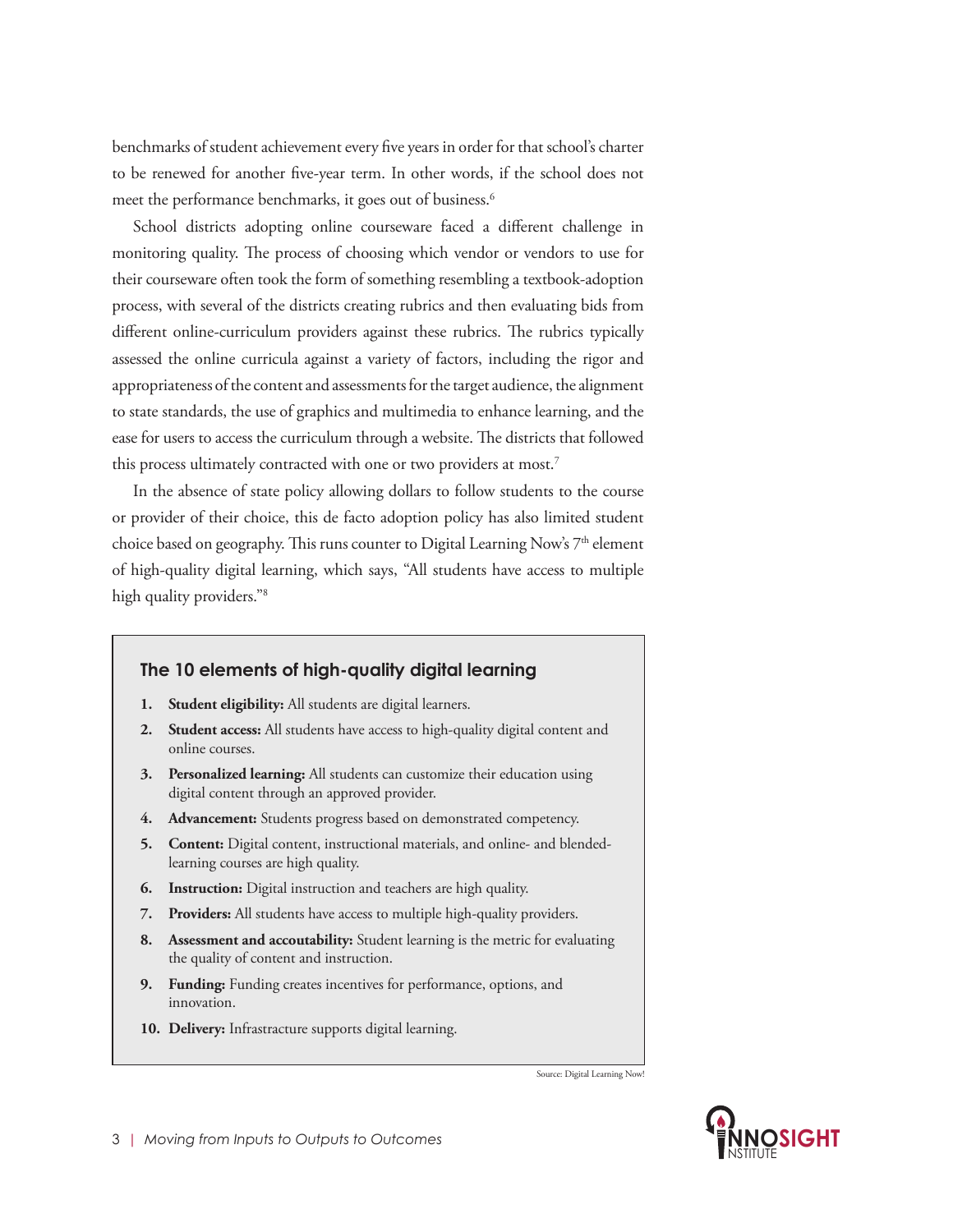FLVS has historically policed itself, which has worked well. But relying on the virtuousness of the provider is not a viable strategy for the country.

A successful system for monitoring the quality of online courses chronicled in the case studies was Florida's regulation of Florida Virtual School (FLVS).9 FLVS has a performance-based funding system in which, at the time of the case study in 2009, the online school received the majority—roughly 89 percent—of its per-pupil funds only for students who successfully completed and passed a course. Under Florida's output-based policy, students who completed a virtual course received credit only if they passed the course's final examination.At the time of the case study, this funding policy focused on student results only when a student took a course through FLVS, but this has recently been revised.<sup>10</sup> In the states—Florida and Alabama—whose online-learning efforts were chronicled in the case studies, state policy did not create a framework for multiple high-quality providers. Instead, it created and governed *one* statewide provider—FLVS and ACCESS Distance Learning, respectively—and relied on the districts or statewide virtual school to provide additional curricular options.11 For example, Volusia County Schools, based in Florida, offered students access to Apex Learning online courses in addition to FLVS courses—but Apex Learning was not paid based on its outputs, as was FLVS.<sup>12</sup>

Historically, there has been one potentially dangerous incentive in the way the output-based funding formula was crafted for FLVS, however. FLVS created its own final examinations, which students had to pass to receive credit for the course and for FLVS to get paid. This system meant that FLVS in essence policed itself, which appeared to work well in this context, but may not work in other contexts, as less scrupulous providers could create the equivalent of higher education diploma mills to chase dollars.

Future generations of quality-control systems should move toward fixing this potentially hazardous incentive. An easy first step would be to tie funding to outcomes standards based on the current generation of state assessments—provided that these assessments could be taken *anytime* a student completed an online-learning course, not just at limited fixed times throughout the year. Future versions of monitoring quality should shift even more to an outcomes focus by crafting growth models for students that take into account pre- and post-tests, as well as formative assessments that indicate progress within a given course or against certain standards.

Until this shift to an outcomes-based policy occurs, we suspect states will continue some regulation of inputs to attempt to monitor quality. But as states move increasingly toward competency-based learning systems that measure student outcomes and growth—a step beyond simple outputs—freeing providers to use creative-learning arrangements for students will be vital. Worries about student-to-

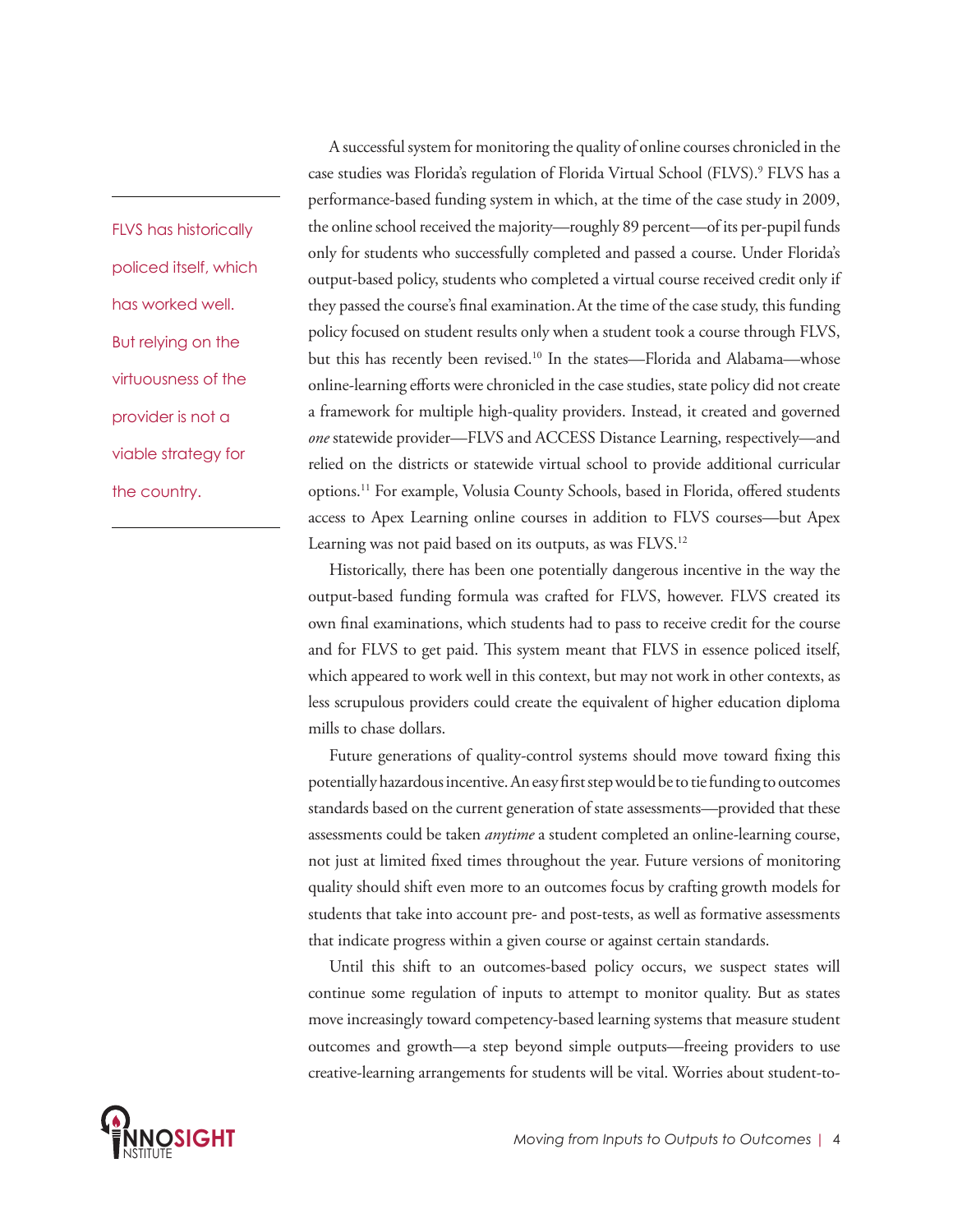teacher ratios, teacher certification, and the like should not be overriding concerns for policymakers. If providers have the right incentives—to focus on an array of student outcomes, not just academic ones<sup>13</sup>—then student-to-teacher ratios and other such inputs should fall naturally into place. That said, in the immediate term, a key to FLVS's success has been that Florida's policy allows the online school to escape the input of seat time—and this flexibility is imperative for online learning to realize some of its most exciting benefits, as we explain below.

#### **Eliminating seat-time rules**

The real opportunity in the shift to online learning—be it in distance or, increasingly more frequently, blended environments\* —is to move beyond the country's current factory-model system where seat time, an input measure, is used as the overriding metric that governs funding flows and so forth. The effect of this is that today's system holds time as a constant while learning is highly variable across students. Instead we should craft a system where learning is the constant and time is the variable—and where failure is never an option.<sup>14</sup>

The vast majority of the systems that Innosight Institute chronicled continued to lock education into an arbitrary time-based system, with the exceptions being the state of Alabama and FLVS.

For example, in the state of Washington, although online-learning programs, such as Auburn School District's virtual-school and learning-center programs, are technically exempt from the state's seat-time requirements, the Washington Office of Superintendent of Public Instruction determines the full-time equivalent (FTE) students enrolled in these programs based on the district's estimation of the students' average weekly hours of learning activity—a measure of time.

This estimate is calculated based on the written student-learning plans that online-learning teachers must create for each of their students on a weekly basis.15 The state requires that written student-learning plans specify, among other things, a beginning and ending date for the online course in which the student is enrolled, an estimate of the number of hours per week that the student will spend working on the online course, a description of the student's specific learning goals and

Although Washington's online-learning programs are technically exempt from seat-time requirements, the state measures the number of students based on the average weekly hours of learning activity—a measure that maps back to seat time.



Blended learning is any time a student learns at least in part at a supervised brick-and-mortar location away from home *and* at least in part through online delivery with some element of student control over time, place, path, and/or pace.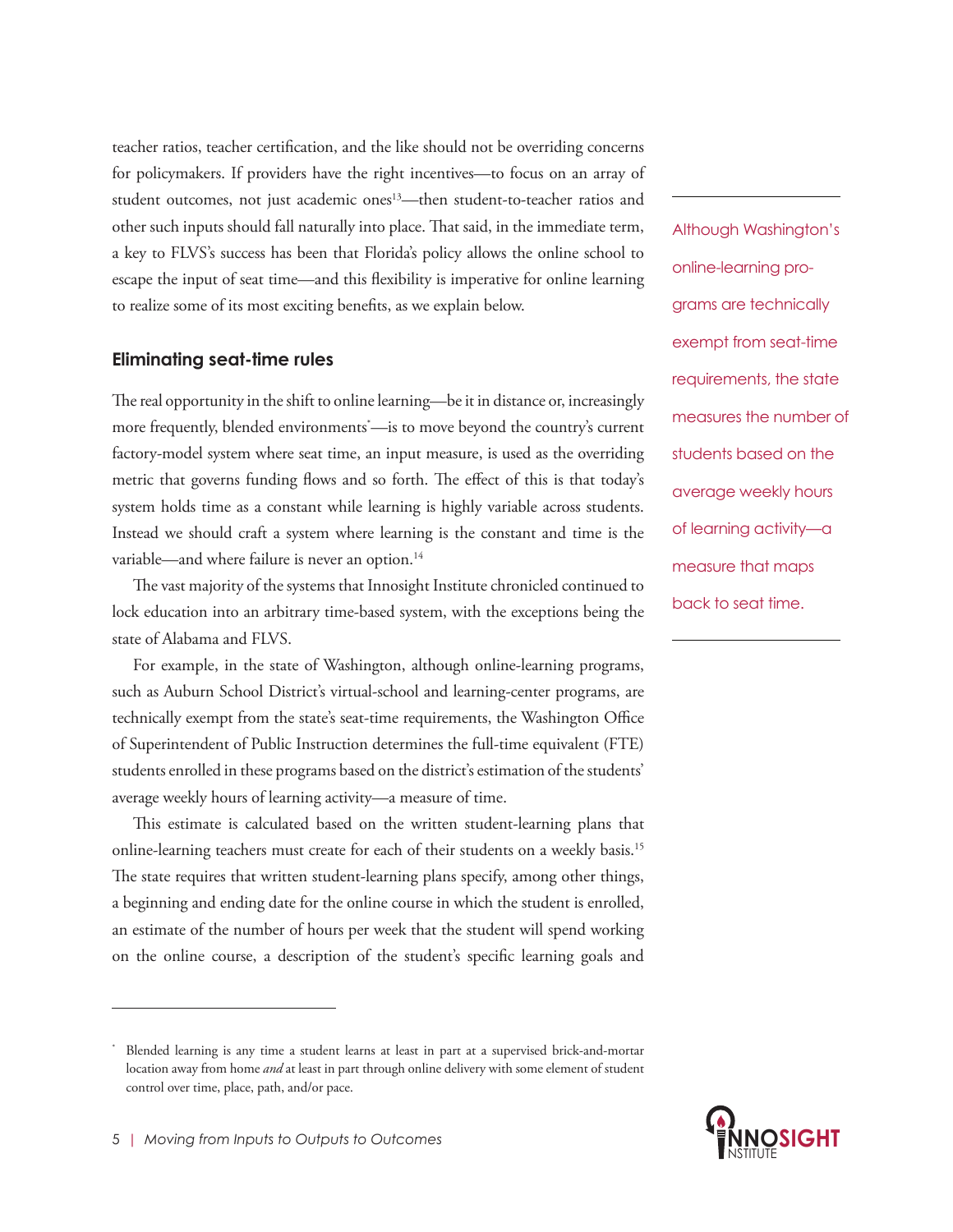One program reported that it had graduated more students than it had served, a remarkable triumph that sets a new quality bar for all schools not at a 100 percent graduation rate, but at a rate of 100 percent plus what some might call "extra credit."

performance objectives in the course, and a description of the timelines and methods for evaluating student progress toward the learning goals and objectives specified in the learning plan.<sup>16</sup> In essence, the state funds online-learning programs based on time rather than on completion or mastery of courses. This structure means that teachers spend countless hours on bureaucratic paperwork that tracks the students' time, rather than focusing on student learning.<sup>17</sup>

A similar seat-time policy affected the establishment of VOISE Academy High School (VOISE) in Chicago, where the Illinois State Legislature's School Code requires that students receive a minimum of 5 hours per day of in-class instruction and compensates schools accordingly—not based on student competency.<sup>18</sup> If a student can complete a course faster than a semester, there is no mechanism for rewarding the school, so the state has built in a disincentive in policy for any school that might advance students based on mastery.<sup>19</sup>

In Kansas, the state department of education calculates its FTE students based on two headcounts taken in the fall. A student needs to be in attendance for a full seven hours on at least two designated days during a fixed period of time, usually during the last week of September and the first week of October, to be counted as a full-time student. As a result, to satisfy this regulation and allow students to work at their convenience rather than requiring attendance for a set number of daily hours, Wichita Public Schools' dropout-recovery centers require all students enrolled in the program as of September to attend two seven-hour orientations on the days the headcount is taken. This means that if a student enrolls in the program in late October, the dropout-recovery centers will not receive any state funding to serve that student. Conversely, if a student who is in attendance on both headcount days drops out of the program in late October, the program will receive the state funding for that student anyway.<sup>20</sup> These perverse incentives, which also are the norm in most traditional brick-and-mortar schools, existed in many of the districts that Innosight Institute chronicled across the country.

One of the negative ramifications of these perverse incentives was that they encouraged districts to adopt a compliance mentality rather than a service-oriented one. For example, some districts did not know how many students they had served over a given period of time. One district's dropout-recovery program—not Wichita's—even reported initially that it had graduated more students than it had served, a remarkable triumph that sets a new quality bar for all schools not at a 100 percent graduation rate, but at a rate of 100 percent plus what some might call "extra credit."

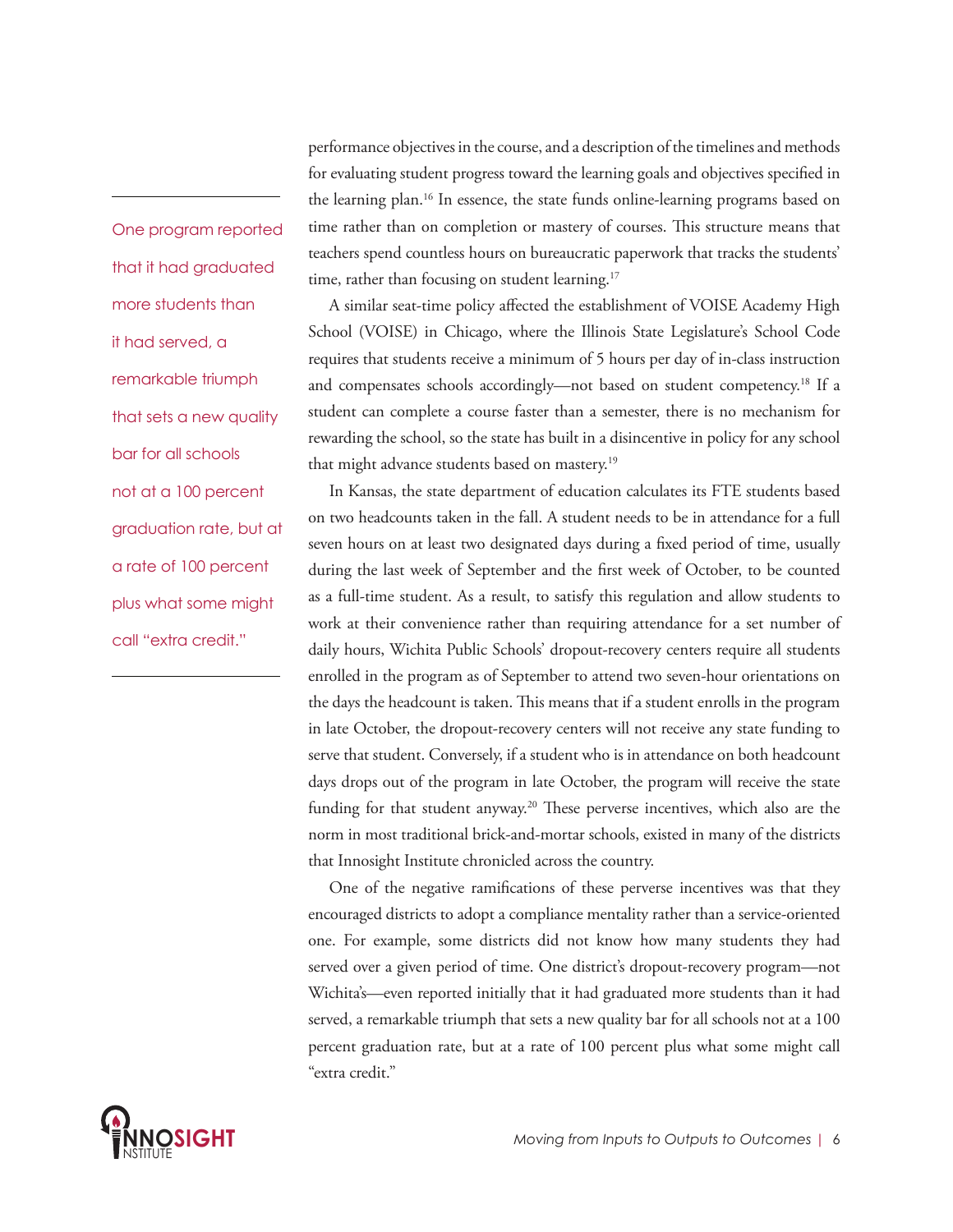In Alabama, the state followed Florida's lead in eliminating seat-time requirements, but it did so for a much broader swath of its academic programs beyond the state's virtual school. In May 2008, the Alabama State Board of Education adopted a new graduation plan called First Choice, which allowed for credit recovery and credit advancement based on students demonstrating *mastery,* not on their completing a set number of hours in class.<sup>21</sup> If students failed a class, they could work on the failed portions of the course and earn promotion without retaking the entire course. First Choice also allowed students to advance quickly through a course without adhering to a seat-time metric. Students completed a course when they passed the required assessments, not when they clocked enough hours in class. The elimination of the seat-time requirement paved the way for more innovative scheduling options for Alabama's schools.<sup>22</sup>

#### **Online graduation requirement**

Alabama's adoption of First Choice also created a new default diploma for all students entering high school beginning with the  $9<sup>th</sup>$ -grade class of 2009–10 called the Advanced Academic Endorsement Diploma. This diploma required students to pass a variety of courses as well as to complete at least 20 hours of an online course or experience.<sup>23</sup> This requirement moves the state closer to Digital Learning Now's 2nd element of high-quality digital learning, which, as one of its sub-bullets, says, "State requires students take high quality online college- or career-prep courses to earn a high school diploma."24 The rationale behind Alabama's mandate was that the State Board of Education concluded that an online requirement was important because of the growing centrality of the Internet in the workplace and in higher education. College courses and corporate training are increasingly being taken and performed online, for example, which makes the acquisition of this skill in and of itself important.<sup>25</sup>

#### **Building the right infrastructure**

With more states eyeing a requirement for students to complete an online-learning course, as well as with the next generation of state assessments likely to be delivered online,<sup>26</sup> having the proper infrastructure—Internet access and Internet-access devices—in place is both a necessity and a significant challenge for many school districts and states.

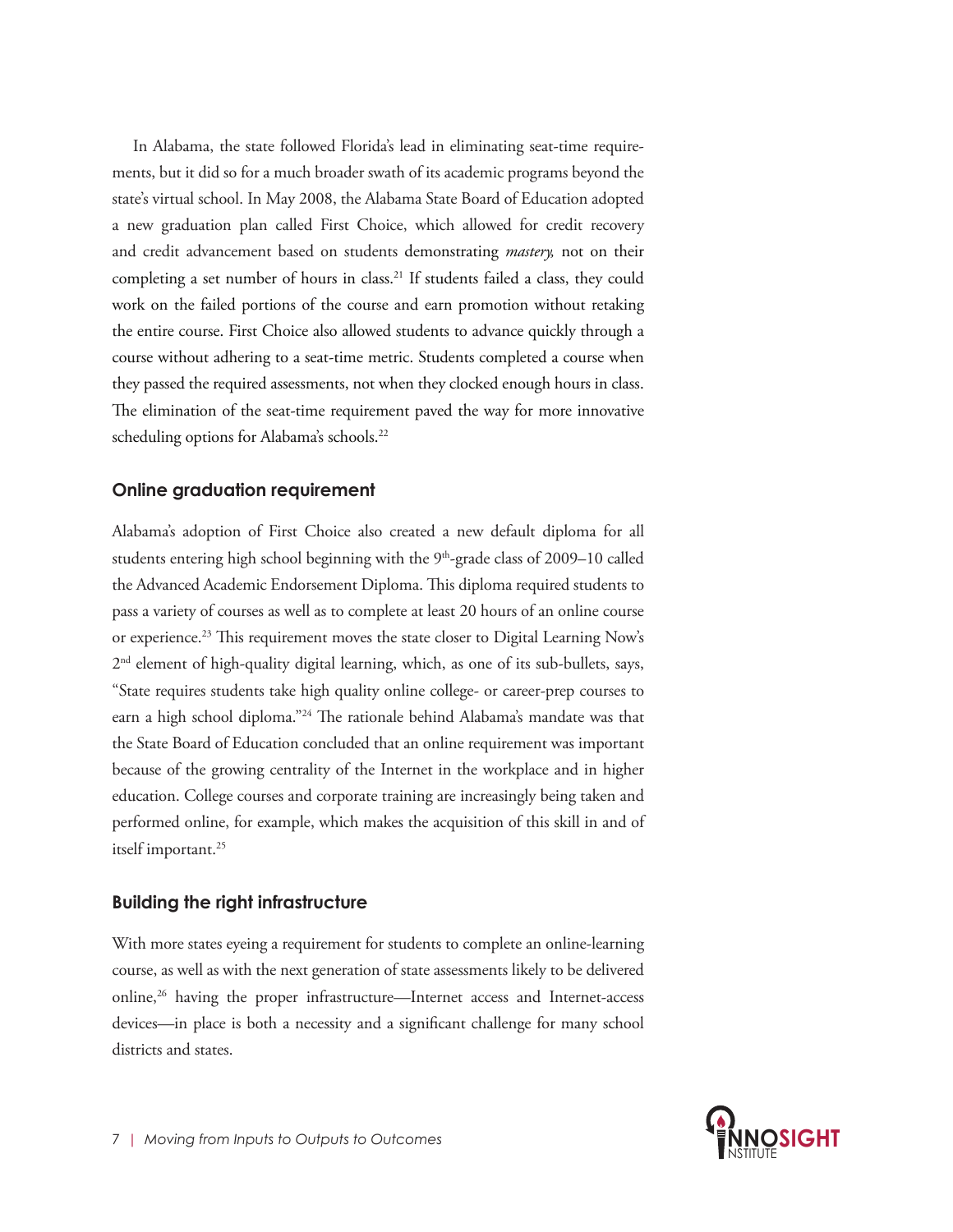In the future, with the price of computing continuing to fall, it is likely that most students will be able to afford Internetaccess devices, as these will be akin to the "Trapper Keeper" of the 21<sup>st</sup> century.

As a New School, VOISE has fewer regulations governing how it can allocate its budget, as long as it adheres to all CPS policies, including hiring enough teachers to meet the district's set student-to-teacher-ratio requirements—an inputbased metric. That said, VOISE found that with this increased freedom in both curriculum and structure, it could provide every student with a laptop computer for use at school and a refurbished desktop computer for use at home without receiving any additional public funding. The school could not afford to provide students with Internet access in their homes, however.<sup>27</sup> In the future, with the price of computing continuing to fall through the emergence of several technologies, including more powerful mobile devices like tablet computers and smartphones, it is likely that most students will be able to afford Internet-access devices, as these will be akin to the "Trapper Keeper" of the 21<sup>st</sup> century. For those that cannot afford these devices, the state or primary education provider will likely have to step in with funding to ensure equal access per Digital Learning Now's 10<sup>th</sup> element of high-quality digital learning, which, as one of its sub-bullets, says, "State ensures all public school students and teachers have Internet access devices."28

As the affordability of Internet-access devices will surely lead to an onset of more technologies in schools, it is vital for policymakers to clear the path for teachers to be able to use all types of technology to reach students. For example, Auburn School District prohibits teachers from using any form of technology other than phone and email to communicate with students outside of class.<sup>29</sup> The rationale behind the district's mandate was to prevent teachers from forming inappropriate relationships with students, but it has also restricted virtual-school teachers from using additional tools, such as instant messaging or virtual classrooms, to enhance their students' learning opportunities. In this particular case, specific laws should be created that ban sexual harassment, not technology.

Additionally, the question of providing suitable Internet access in schools remains a challenge, particularly in rural parts of the country, where a third of today's students are enrolled in school. North Carolina tackled this challenge through a multi-pronged approach that included a public-private partnership to fund the infrastructure upgrade from a variety of stakeholders in the state—such that the state did not front the full cost—and the creation of a support service for

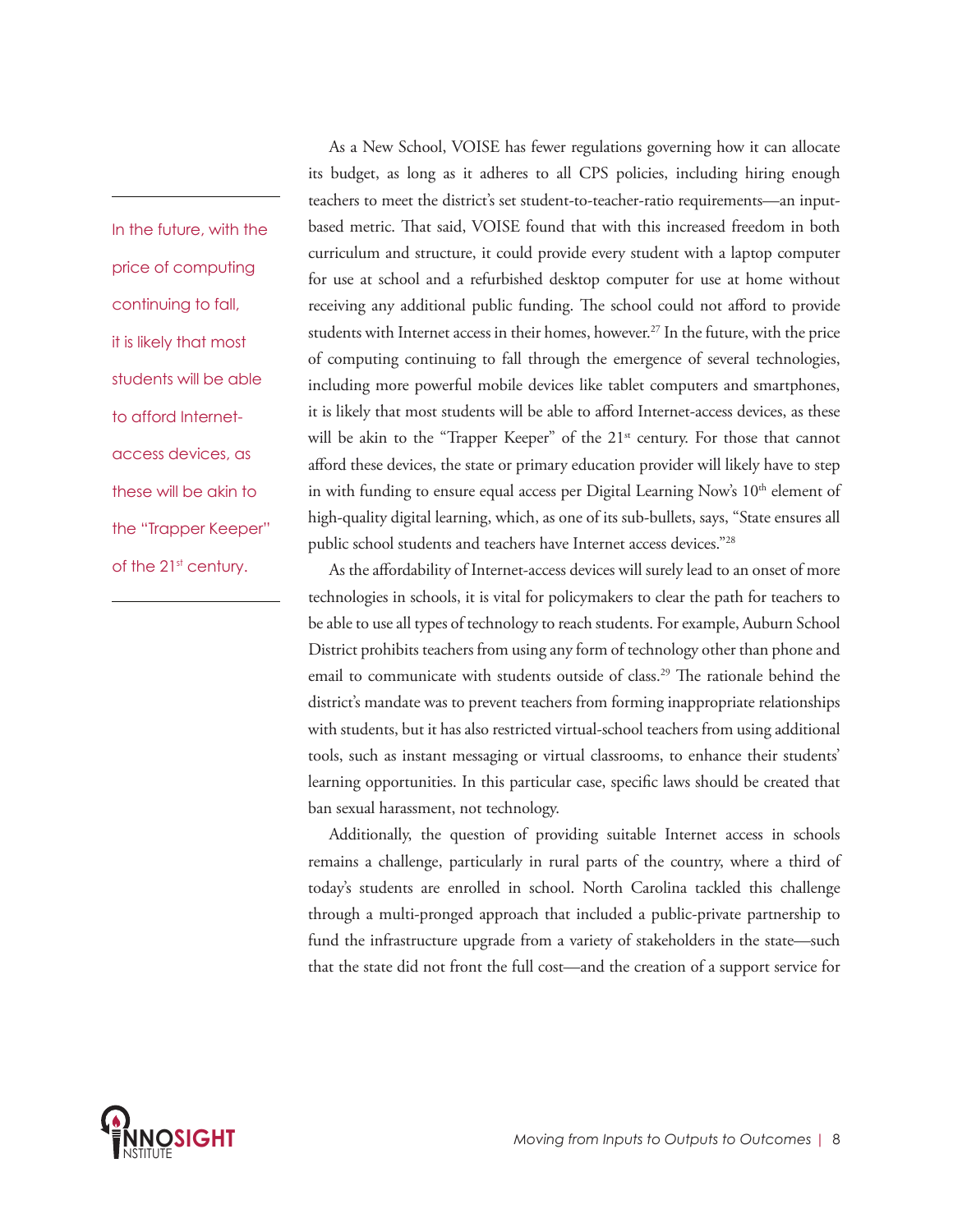districts to ensure that they were capturing the full value of E-Rate\* funds available to them.<sup>30</sup>

The federal government is continuing to study ways to revise and modernize E-Rate, including simplifying its bureaucratic paper work, providing more funds, and creating looser rules that would allow it to pay for Internet-related services not just on school and library campuses, for example. One key question remains unanswered, however. If mobile devices continue to proliferate and become the true platform for online learning instead of today's computers, and these devices connect through wireless networks that know no geographic bounds, could this also release the states from spending significant dollars? Or could there be ways to streamline budgeting from a variety of government sources to improve access and capacity across states while saving money? Figuring this out is vital to fulfill another subbullet in the Digital Learning Now's 10<sup>th</sup> element of high-quality digital learning, which says, "State ensures high-speed broadband Internet access for public school teachers and students."31

#### **Conclusion**

To realize online learning's transformational promise of a student-centric education system, policymakers need to move beyond the input-focused policies that regulate seat time, attendance, student-teacher ratios, teacher certification, and enrollment caps—factors that may or may not have to do with learning—and instead move toward outcomes-based policies where states and districts pay based on student success and dollars follow students down to the course—or ultimately even the object—level. Managing this policy shift will challenge our assumptions about what education looks like and how it happens, but with the emerging world of digital learning, the potential to reinvent and reinvigorate the country's education system and better serve each and every student has never been brighter.

<sup>\*</sup> E-Rate, or the Schools and Libraries Program of the Universal Service Fund, provides discounts to assist U.S. schools and libraries in obtaining affordable telecommunications and Internet access. The funding is administered by the Universal Service Administration Company under the direction of the Federal Communications Commission.

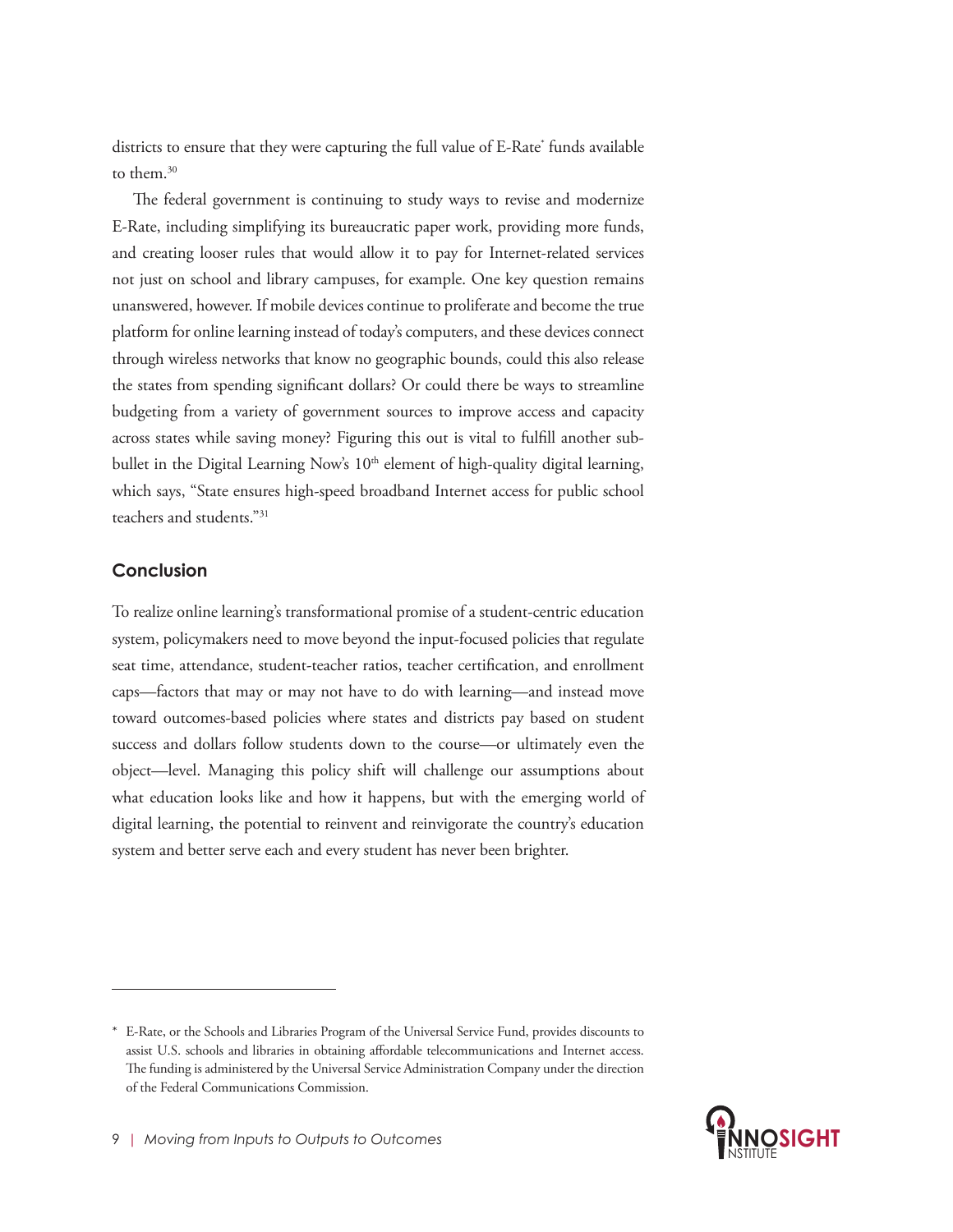#### **Notes**

- 1 Sam S. Adkins, "The US PreK–12 Market for Self-paced eLearning Products and Services: 2010– 2015 Forecast and Analysis," Ambient Insight, January 2011, http://www.ambientinsight.com/ Resources/Documents/Ambient Insight\_2006\_US\_eLearning\_Market\_Snapshot.pdf.
- <sup>2</sup> Anthony G. Picciano and Jeff Seaman, "K–12 Online Learning: A 2008 Follow-up of the Survey of U.S. School District Administrators," The Sloan Consortium, January 2009, http:// sloanconsortium.org/sites/default/ files/k-12\_online\_learning\_2008.pdf.
- <sup>3</sup> "Digital Learning Now!," Foundation for Excellence in Education, December 1, 2010, http:// excelined.org/Docs/Digital%20Learning%20Now%20Report%20FINAL.pdf.
- <sup>4</sup> Clayton M. Christensen, Michael B. Horn, and Curtis W. Johnson, *Disrupting Class: How Disruptive Innovation Will Change the Way the World Learns* (New York: McGraw-Hill, June 2008), Chapter 5.
- <sup>5</sup> As discussed later, however, the schools likely do not have enough autonomy over how they are able to spend their budget.
- James Sloan and Katherine Mackey, "VOISE Academy: Pioneering a blended-learning model in a Chicago public high school," Innosight Institute, December 2009, http://www.innosightinstitute. org/innosight/wp-content/uploads/2010/03/Wichita.pdf.
- Katherine Mackey, "Implementing Apex Learning: A comparison of online-learning programs in three school disticts," Innosight Institute, January 2011, http://www.innosightinstitute.org/ innosight/wp-content/uploads/2011/01/Implementing-Apex-Learning.pdf.
- <sup>8</sup> "Digital Learning Now!," p. 6.
- Katherine Mackey and Michael B. Horn, "Florida Virtual School: Building the first statewide, Internet-based public high school," Innosight Institute, October 2009, http://www.innosight institute.org/innosight/wp-content/uploads/2010/02/FLVS.pdf.
- <sup>10</sup> In 2011, the Florida Legislature revised Senate Bill 1620, which changed the policies for how this structure works.This policy brief discusses the policies that were in place at the time the case studies were written and does not touch upon this revised bill.
- <sup>11</sup> Heather Staker and Andrew Trotter, "Providing ACCESS to Alabama: Connecting rural classrooms through distance and online learning," Innosight Institute, February 2011, http://www.innosight institute.org/innosight/wp-content/uploads/2011/02/Providing-ACCESS-to-Alabama.pdf.
- <sup>12</sup> "Implementing Apex Learning"
- <sup>13</sup> Chris Sturgis, Bob Rath, Ephraim Weisstein, and Susan Patrick, "Clearing the Path: Creating Innovation Space for Serving Over-Age, Under-Credited Students in Competency-Based Pathways," iNACOL, January 2011, http://www.inacol.org/research/docs/ClearingthePathReportJan2011.pdf.
- <sup>14</sup> To explore this topic more in-depth and see the imperative for escaping our current time-based system and moving into a competency-based one, we highly recommend reading Chris Sturgis and Susan Patrick, "When Success Is the Only Option: Designing Competency-Based Pathways for Next Generation Learning," iNACOL, November 2010, http://www.inacol.org/research/docs/ iNACOL\_SuccessOnlyOptn.pdf.
- <sup>15</sup> RCW 28A.150.262(1), "Defining full-time equivalent student," Washington State Legislature, http://apps.leg.wa.gov/rcw/default.aspx?cite=28A.150.262 (accessed April 18, 2011).
- <sup>16</sup> WAC 393-121-182(4), "Alternative learning experience requirements," Washington State Legislature, http://apps.leg.wa.gov/wac/default.aspx?cite=392-121-182 (accessed April 18, 2011).
- <sup>17</sup> "Implementing Apex Learning"
- <sup>18</sup> 105 ILCS 5/18-8.05(F), "Compilation of Average Daily Attendance," Illinois General Assembly, http://www.ilga.gov/legislation/ilcs/ilcs4.asp?DocName=010500050HArt%2E+18&ActID=10 05&ChapAct=105%26nbsp%3BILCS%26nbsp%3B5%2F&ChapterID=17&ChapterName= SCHOOLS&SectionID=49211&SeqStart=121000000&SeqEnd=124100000&ActName=Sch ool+Code%2E.%20This%20law%20has%20since%20been%20amended%20to%20allow%20 Illinois%20school%20districts%20to%20establish%20virtual%20learning%20programs.%20F (accessed April 18, 2011).

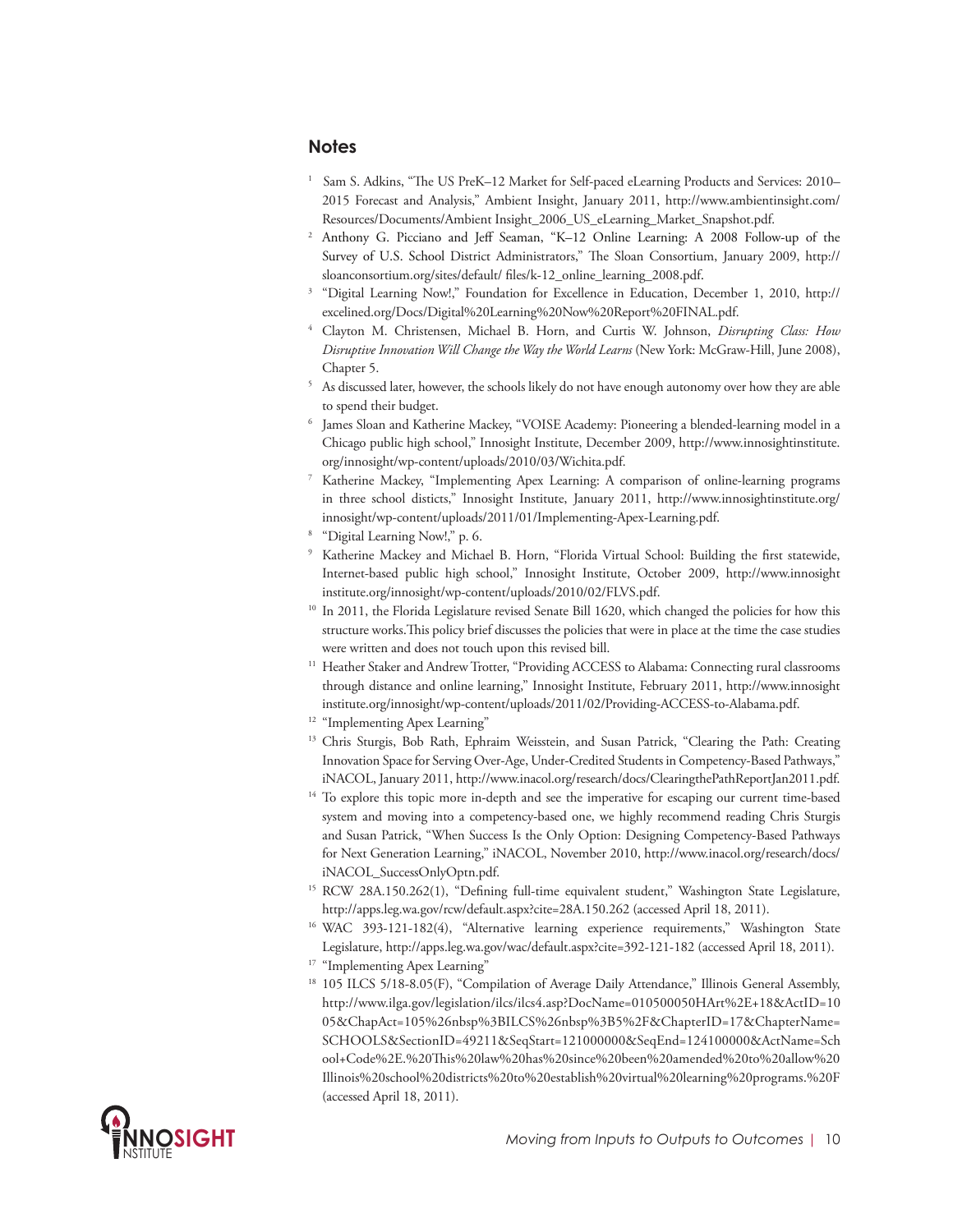<sup>19</sup> "VOISE Academy"

- <sup>20</sup> Katherine Mackey, "Wichita Public Schools' Learning Centers: Creating a new educational model to serve dropouts and at-risk students," Innosight Institute, March 2010, http://www. innosightinstitute.org/innosight/wp-content/uploads/2010/03/Wichita.pdf.
- <sup>21</sup> "Alabama's 'First Choice' and Supporting Programs," Alabama State Board of Education, April 2009, http://www.alsde.edu/general/Firstchoicebrochure\_2009.pdf.
- <sup>22</sup> "Providing ACCESS to Alabama"
- <sup>23</sup> AAC Rule 290-3-1-.02(8)(d)(4), "Credit Restrictions---Distance Learning," Alabama State Board of Education, http://www.alabamaadministrativecode.state.al.us/docs/ed/McWord290-3-1.pdf. This regulation followed a similar requirement that the state of Michigan passed in 2006.
- <sup>24</sup> "Digital Learning Now!," p. 7.
- <sup>25</sup> "Providing ACCESS to Alabama"
- <sup>26</sup> Catherine Gewertz and Erik W. Robelen, "Tough Work Begins for Race to Top Assessment Winners," *Education Week,* September 14, 2010, http//www.edweek.org/ew/articles/2010/09/15/03assessupdate.h30.html?r=999653689 (accessed April 18, 2011).
- <sup>27</sup> "VOISE Academy"
- <sup>28</sup> "Digital Learning Now!," p. 13.
- <sup>29</sup> "Implementing Apex Learning"
- <sup>30</sup> Kerry Herman and Heather Staker, "The North Carolina Connectivity Initiative: A public-private approach to improving school data networks," December 2010, http://www.innosightinstitute.org/ innosight/wp-content/uploads/2010/12/North-Carolina-Schools-Connectivity-Initiative.pdf.
- <sup>31</sup> "Digital Learning Now!," p. 13.

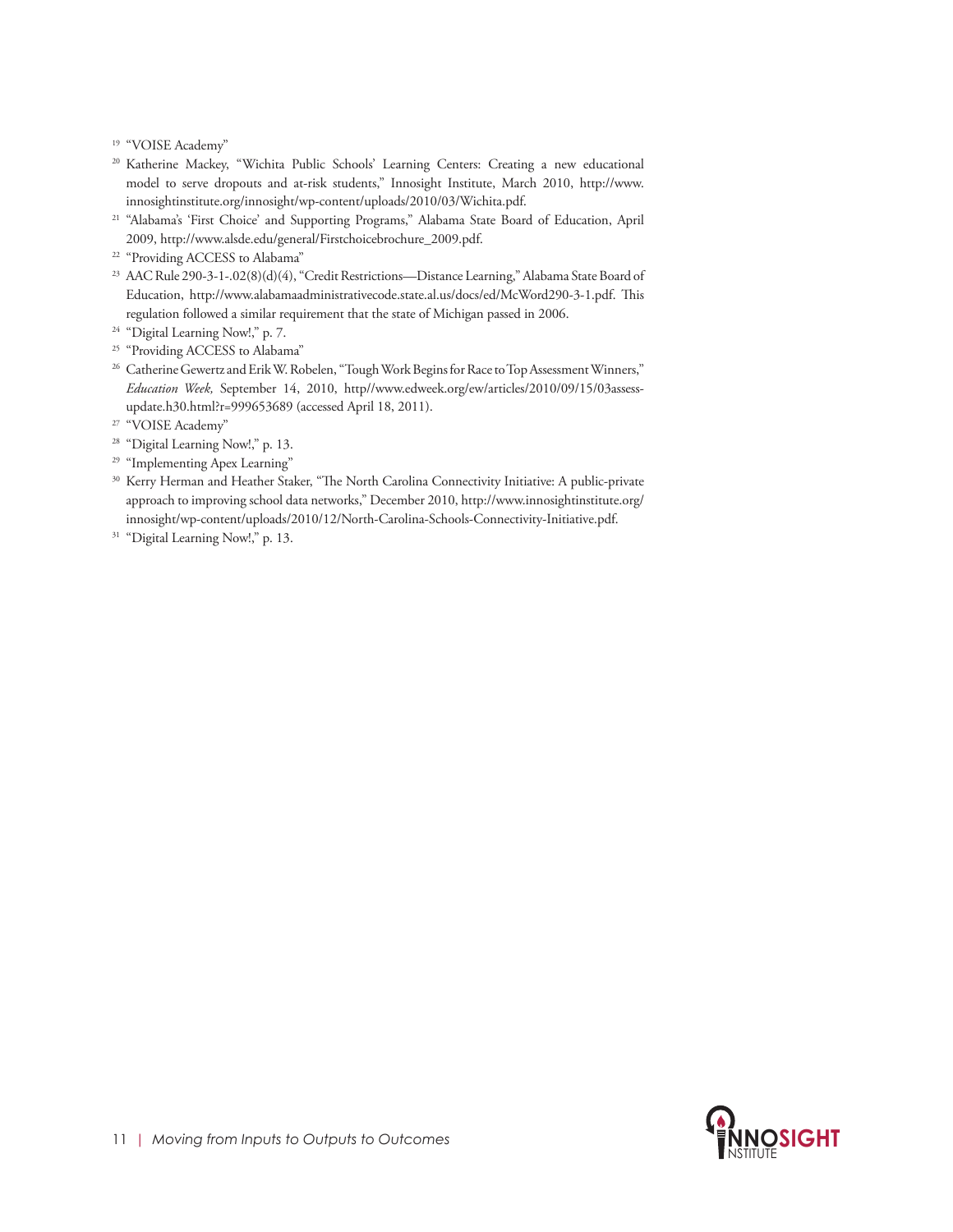#### **About Innosight Institute**

Innosight Institute, founded in May 2007, is a 501(c)(3) not-for-profit think tank whose mission is to apply Harvard Business School Professor Clayton Christensen's theories of disruptive innovation to develop and promote solutions to the most vexing problems in the social sector.

## **Acknowledgments**

Innosight Institute thanks the Joyce Foundation for its sponsorship of this publication as well as its ongoing support of Innosight Institute's education case study and policy work.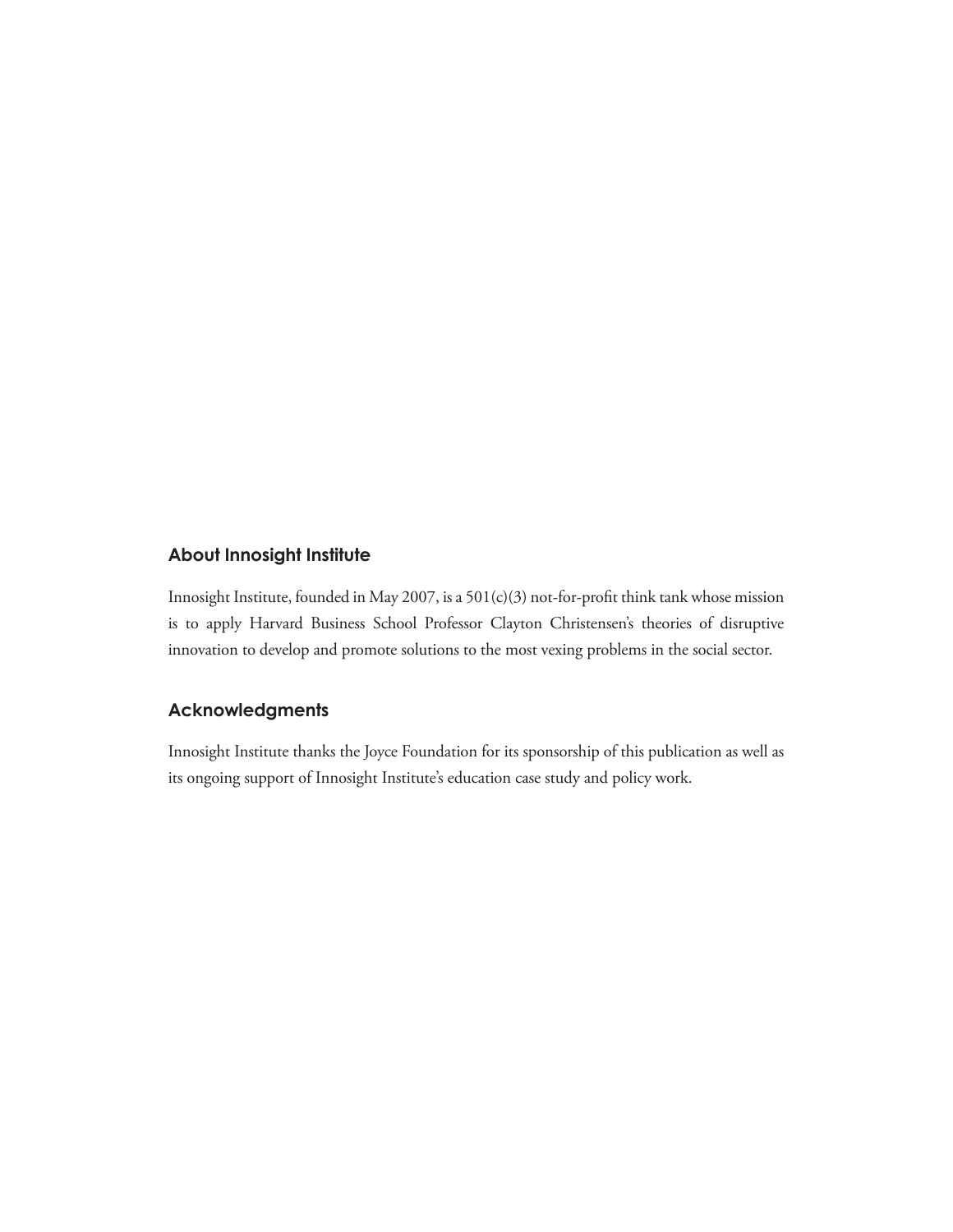#### **About the authors**



MICHAEL B. HORN is co-founder and Executive Director of Education of Innosight Institute, a non-profit think tank devoted to applying the theories of disruptive innovation to problems in the social sector. *Tech&Learning*  magazine named Horn to its list of the 100 most important people in the creation and advancement of the use of technology in education.



KATHERINE MACKEY is a research fellow at Innosight Institute. Prior to joining Innosight Institute, she was an eleventh-grade English teacher at Highland High School, a public high school in Utah. Mackey holds a BA in English and French from Wellesley College and a MA in Education from Harvard University.